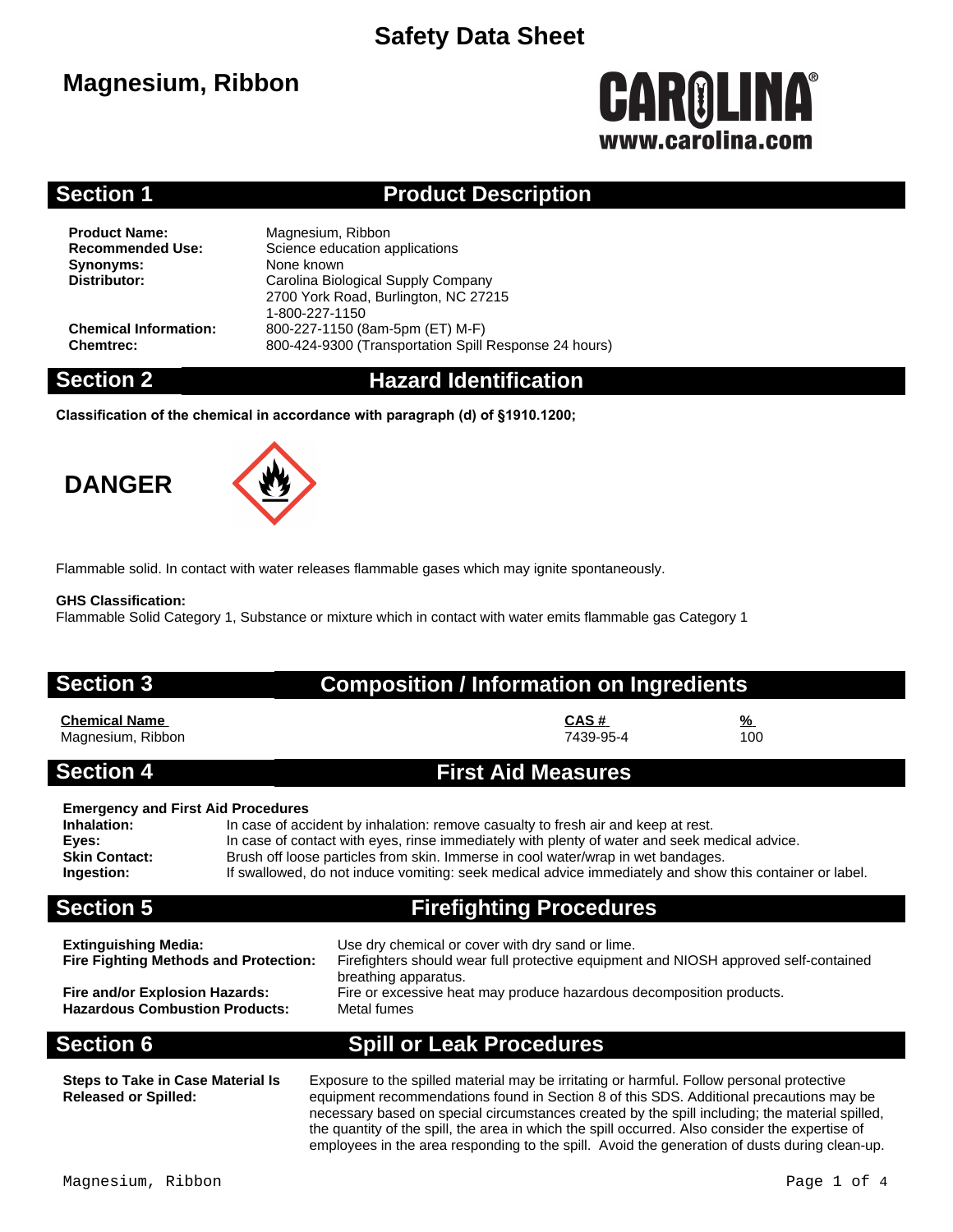Prevent the spread of any spill to minimize harm to human health and the environment if safe to do so. Wear complete and proper personal protective equipment following the recommendation of Section 8 at a minimum. Dike with suitable absorbent material like granulated clay. Gather and store in a sealed container pending a waste disposal evaluation. Do not flush spill to drain.

# **Section 7 Handling and Storage**

| Handling:                        | Keep away from heat/sparks/open flames/hot surfaces. - No smoking. Keep away from any possible contact<br>with water, because of violent reaction and possible flash fire. Handle under inert gas. Protect from moisture.<br>Ground/bond container and receiving equipment. Use explosion-proof electrical/ventilating/lighting// |
|----------------------------------|-----------------------------------------------------------------------------------------------------------------------------------------------------------------------------------------------------------------------------------------------------------------------------------------------------------------------------------|
| Storage:<br><b>Storage Code:</b> | equipment. Wear protective gloves/protective clothing/eye protection/face protection.<br>Store in a dry place. Store in a closed container. Keep container tightly closed in a cool, well-ventilated place.<br>Red - Flammables. Store in approved flammable containers. Store away from oxidizing materials.                     |

| <b>Section 8</b>                            | <b>Protection Information</b>                                                                                                                                                   |               |                 |               |
|---------------------------------------------|---------------------------------------------------------------------------------------------------------------------------------------------------------------------------------|---------------|-----------------|---------------|
|                                             | <b>ACGIH</b>                                                                                                                                                                    |               | <b>OSHA PEL</b> |               |
| <b>Chemical Name</b>                        | <u>(TWA)</u>                                                                                                                                                                    | <u>(STEL)</u> | <u>(TWA)</u>    | <u>(STEL)</u> |
| Magnesium                                   | N/A                                                                                                                                                                             | N/A           | N/A             | N/A           |
| <b>Control Parameters</b>                   |                                                                                                                                                                                 |               |                 |               |
| <b>Engineering Measures:</b>                | No exposure limits exist for the constituents of this product. General room ventilation<br>might be required to maintain operator comfort under normal conditions of use.       |               |                 |               |
| <b>Personal Protective Equipment (PPE):</b> | Lab coat, apron, eye wash, safety shower.                                                                                                                                       |               |                 |               |
| <b>Respiratory Protection:</b>              | No respiratory protection required under normal conditions of use.                                                                                                              |               |                 |               |
| <b>Respirator Type(s):</b>                  | None required where adequate ventilation is provided. If airborne concentrations are                                                                                            |               |                 |               |
|                                             | above the applicable exposure limits, use NIOSH/MSHA approved respiratory protection.                                                                                           |               |                 |               |
| <b>Eye Protection:</b>                      | Wear chemical splash goggles when handling this product. Have an eye wash station<br>available.                                                                                 |               |                 |               |
| <b>Skin Protection:</b>                     | Avoid skin contact by wearing chemically resistant gloves, an apron and other protective                                                                                        |               |                 |               |
|                                             | equipment depending upon conditions of use. Inspect gloves for chemical break-through<br>and replace at regular intervals. Clean protective equipment regularly. Wash hands and |               |                 |               |
|                                             |                                                                                                                                                                                 |               |                 |               |
|                                             | other exposed areas with mild soap and water before eating, drinking, and when leaving<br>work.                                                                                 |               |                 |               |
| Gloves:                                     | No information available                                                                                                                                                        |               |                 |               |
|                                             |                                                                                                                                                                                 |               |                 |               |

### **Section 9 Physical Data**

| <b>Formula: Mg</b>                                | Vapor Pressure: 1 mmHg at 621 °C                  |
|---------------------------------------------------|---------------------------------------------------|
| <b>Molecular Weight: 24.30</b>                    | Evaporation Rate (BuAc=1): No data available      |
| <b>Appearance: Silver-White Solid</b>             | Vapor Density (Air=1): 0.84                       |
| <b>Odor: None</b>                                 | Specific Gravity: 1.738 @ 20 deg C                |
| <b>Odor Threshold: No data available</b>          | <b>Solubility in Water: Practically Insoluble</b> |
| pH: No data available                             | Log Pow (calculated): No data available           |
| Melting Point: 651 C                              | <b>Autoignition Temperature: 473 C</b>            |
| <b>Boiling Point: 1107 C</b>                      | Decomposition Temperature: No data available      |
| Flash Point: 500 C                                | Viscosity: No data available                      |
| <b>Flammable Limits in Air: No data available</b> | Percent Volatile by Volume: No data available     |

# **Section 10 Reactivity Data**

| <b>Reactivity:</b>                       | Moderately reactive - See below                                                     |
|------------------------------------------|-------------------------------------------------------------------------------------|
| <b>Chemical Stability:</b>               | Stable under normal conditions.                                                     |
| <b>Conditions to Avoid:</b>              | Exposure to moisture                                                                |
| <b>Incompatible Materials:</b>           | Strong oxidizing agents, Carbonates, Ammonium Salts, Cyanide Salts, Ethylene oxide, |
|                                          | Halogenated Hydrocarbons, Halogens, Cyanogen                                        |
| <b>Hazardous Decomposition Products:</b> | Metal fumes                                                                         |
| <b>Hazardous Polymerization:</b>         | Will not occur                                                                      |

### **Section 11 Toxicity Data**

**Routes of Entry** Inhalation and ingestion.<br>**Symptoms (Acute):** Respiratory Irritation, Derm Respiratory Irritation, Dermititis, Tremors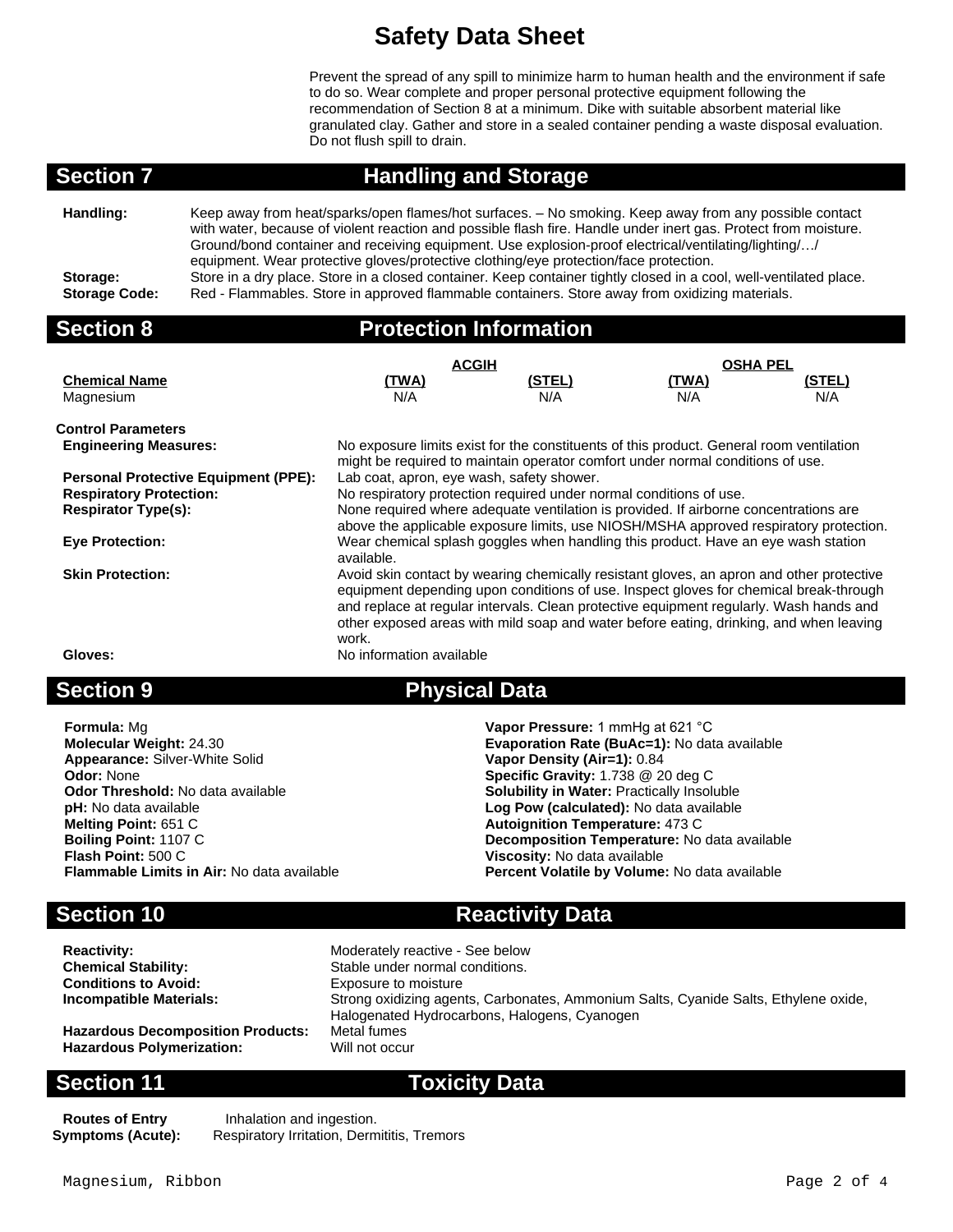| <b>Delayed Effects:</b>                                                                                                                                                   | Gastrointestinal,                                                                                                                                                 |                                                                                                                                                                                                                                |                             |                                          |                                         |                                          |
|---------------------------------------------------------------------------------------------------------------------------------------------------------------------------|-------------------------------------------------------------------------------------------------------------------------------------------------------------------|--------------------------------------------------------------------------------------------------------------------------------------------------------------------------------------------------------------------------------|-----------------------------|------------------------------------------|-----------------------------------------|------------------------------------------|
| <b>Acute Toxicity:</b><br><b>Chemical Name</b><br>No data available                                                                                                       |                                                                                                                                                                   | <b>CAS Number</b><br>7439-95-4                                                                                                                                                                                                 | Oral LD50<br>Not determined | Not determined                           | <b>Dermal LD50</b>                      | <b>Inhalation LC50</b><br>Not determined |
| Carcinogenicity:<br><b>Chemical Name</b><br>Magnesium                                                                                                                     |                                                                                                                                                                   | <b>CAS Number</b><br>7439-95-4                                                                                                                                                                                                 | <b>IARC</b><br>Not listed   | Not listed                               | <b>NTP</b>                              | <b>OSHA</b><br>Not listed                |
| <b>Chronic Effects:</b><br><b>Mutagenicity:</b><br>Teratogenicity:<br>Sensitization:<br><b>Reproductive:</b><br><b>Target Organ Effects:</b><br>Acute:<br><b>Chronic:</b> |                                                                                                                                                                   | No evidence of a mutagenic effect.<br>No evidence of a teratogenic effect (birth defect).<br>No evidence of a sensitization effect.<br>No evidence of negative reproductive effects.<br>No data available<br>No data available |                             |                                          |                                         |                                          |
| <b>Section 12</b>                                                                                                                                                         |                                                                                                                                                                   |                                                                                                                                                                                                                                | <b>Ecological Data</b>      |                                          |                                         |                                          |
| Overview:<br><b>Mobility:</b><br>Persistence:<br><b>Bioaccumulation:</b><br>Degradability:<br><b>Other Adverse Effects:</b>                                               | No data<br>No data<br>No data                                                                                                                                     | This material is not expected to be harmful to the ecology.<br><b>Chemically Transformed</b><br>Naturally occuring element. Does not biodegrade.                                                                               |                             |                                          |                                         |                                          |
| <b>Chemical Name</b><br>Magnesium                                                                                                                                         |                                                                                                                                                                   | <b>CAS Number</b><br><b>Eco Toxicity</b><br>Not available<br>7439-95-4                                                                                                                                                         |                             |                                          |                                         |                                          |
| <b>Section 13</b>                                                                                                                                                         |                                                                                                                                                                   |                                                                                                                                                                                                                                | <b>Disposal Information</b> |                                          |                                         |                                          |
| <b>Disposal Methods:</b><br><b>Waste Disposal Code(s):</b>                                                                                                                |                                                                                                                                                                   | Dispose in accordance with all applicable Federal, State and Local regulations. Always<br>contact a permitted waste disposer (TSD) to assure compliance.<br>Not Determined                                                     |                             |                                          |                                         |                                          |
| <b>Section 14</b>                                                                                                                                                         |                                                                                                                                                                   | <b>Transport Information</b>                                                                                                                                                                                                   |                             |                                          |                                         |                                          |
|                                                                                                                                                                           | <b>Ground - DOT Proper Shipping Name:</b><br>Air - IATA Proper Shipping Name:<br>UN1869 Magnesium Division 4.1 P.G. III<br>UN1869 Magnesium Division 4.1 P.G. III |                                                                                                                                                                                                                                |                             |                                          |                                         |                                          |
| <b>Section 15</b>                                                                                                                                                         | <b>Regulatory Information</b>                                                                                                                                     |                                                                                                                                                                                                                                |                             |                                          |                                         |                                          |
| <b>TSCA Status:</b>                                                                                                                                                       |                                                                                                                                                                   | All components in this product are on the TSCA Inventory.                                                                                                                                                                      |                             |                                          |                                         |                                          |
| <b>Chemical Name</b>                                                                                                                                                      | <b>CAS</b><br><b>Number</b>                                                                                                                                       | § 313 Name                                                                                                                                                                                                                     | § 304 RQ                    | <b>CERCLA RQ</b>                         | § 302 TPQ                               | CAA 112(2)<br><b>TQ</b>                  |
| Magnesium                                                                                                                                                                 | 7439-95-4                                                                                                                                                         | No.                                                                                                                                                                                                                            | No                          | No                                       | No                                      | No                                       |
| <b>California Prop 65:</b>                                                                                                                                                |                                                                                                                                                                   |                                                                                                                                                                                                                                |                             | No California Proposition 65 ingredients |                                         |                                          |
| <b>Section 16</b>                                                                                                                                                         |                                                                                                                                                                   |                                                                                                                                                                                                                                |                             |                                          | <b>Additional</b><br><b>Information</b> |                                          |